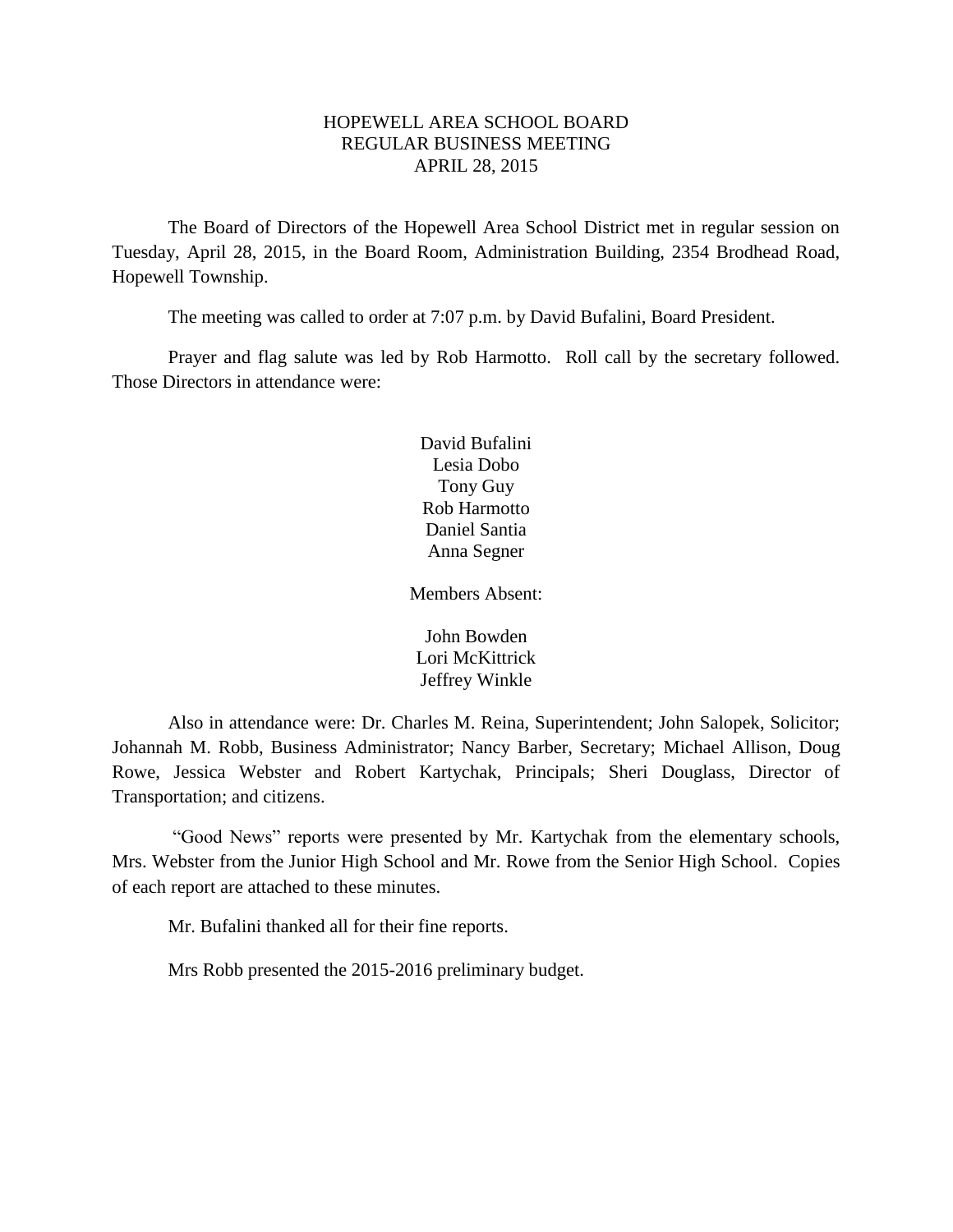Mr. Bufalini asked for approval of minutes.

# APPROVAL OF GROUPED ITEMS

# MOTION #1

By Rob Harmotto, seconded by Tony Guy, to approve items (1) and (2) as presented in accordance with the School Board's agreement for grouping items in a single motion. MOTION carried unanimously by an affirmative vote of all Directors in attendance.

# Approval of Minutes

- 1. Recommendation to approve the March 24, 2015 business meeting minutes as presented.
- 2. Recommendation to approve the April 14, 2015 work meeting minutes as presented.

# APPROVAL OF GROUPED ITEMS

# MOTION #2

By Lesia Dobo, seconded by Daniel Santia, to approve items (1) through (3) as presented in accordance with School Board's agreement for grouping items in a single motion. MOTION carried unanimously by an affirmative vote of all Directors in attendance.

# Tax Collectors' Report

1. Recommendation to accept report for taxes collected for the month of March 2015, as presented, and make said report a part of these minutes.

# Treasurer's Report

2. Recommendation to accept report of the Treasurer for the month of March 2015, as presented, and make said report a part of these minutes.

### Financial Statements

3. Recommendation to accept Financial Statements for the month of March 2015, as presented, and make said statements a part of these minutes.

# VISITOR'S COMMENTS

Richard Kerlin, President of the Band Boosters, updated the Board on activities the band has undertaken during this school year.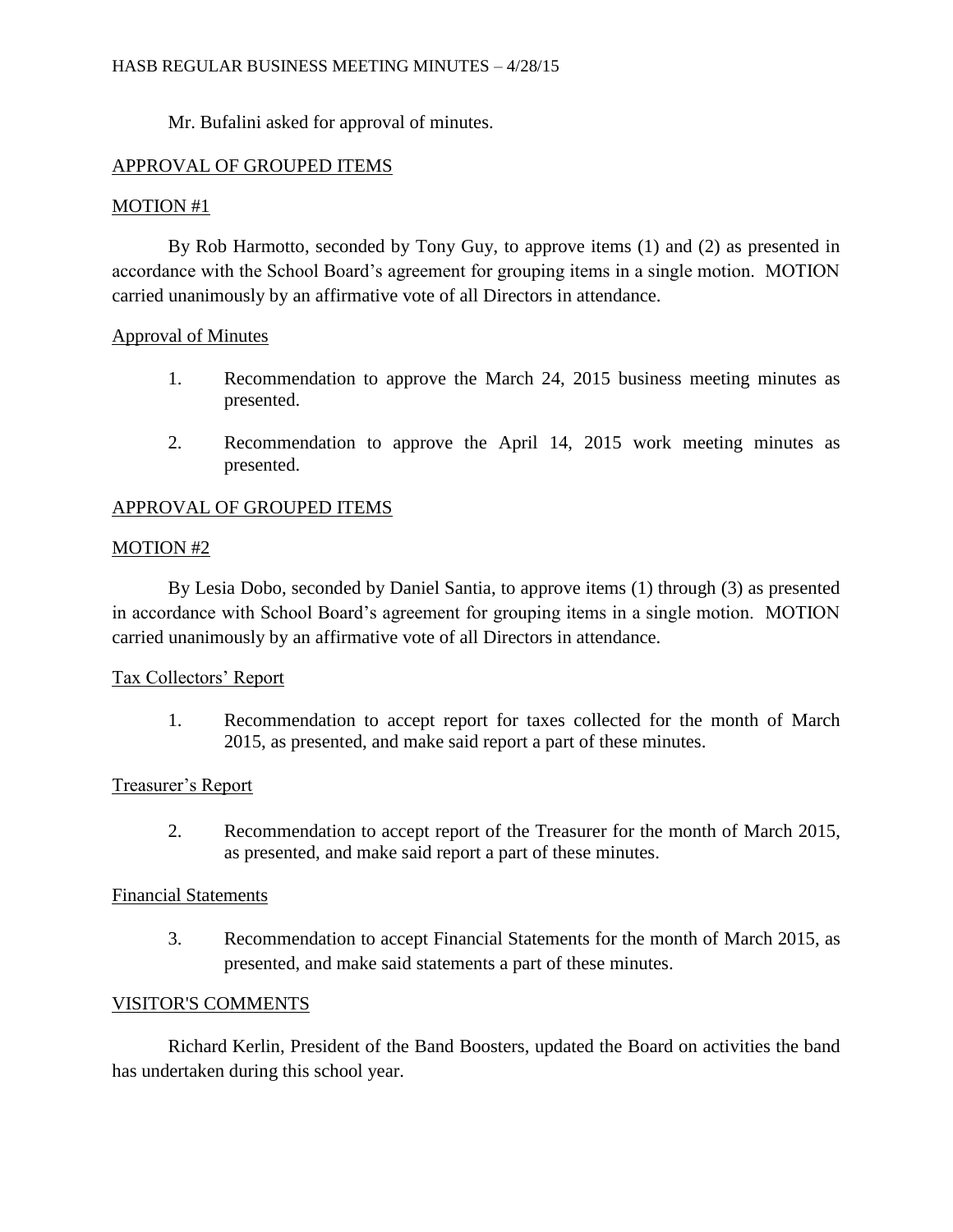Linda Helms from the B.F. Jones Memorial Library presented the May calendar.

At this time Mr. Bufalini asked that Committee discussion and recommendations begin.

# **Education/Curriculum/Instruction by Lesia Dobo, Chair**

### MOTION #3

By Lesia Dobo, seconded by Daniel Santia, to approve the curriculum for an elementary computer education class as well as the creation of an elementary computer education teaching position. MOTION carried unanimously by an affirmative roll call vote of all Directors in attendance.

# MOTION #4

By Lesia Dobo, seconded by Tony Guy, to approve awarding 178 high school diplomas to Hopewell High School Senior Class of 2015. Further, awarding of said diplomas is contingent upon student completion of all graduation requirements. MOTION carried unanimously by an affirmative vote of all Directors in attendance.

# MOTION #5

By Lesia Dobo, seconded by Daniel Santia, to approve the Resolution for participation in the 2015 Beaver County Summer Academy to be held at Beaver Area School District from June 15, 2015 through June 23, 2015 sponsored by the Beaver Valley Intermediate Unit at a cost of \$500. MOTION carried unanimously by an affirmative vote of all Directors in attendance.

# MOTION #6

By Lesia Dobo, seconded by Rob Harmotto, to approve Ryan Gleason, a student at Geneva College, to do a counseling internship with Mr. Collins in the fall of 2015. MOTION carried unanimously by an affirmative vote of all Directors in attendance.

# MOTION #7

By Lesia Dobo, seconded by Rob Harmotto, to approve the Memorandum of Understanding between the Hopewell Area School District and the Hopewell Education Association with respect to online education. MOTION carried unanimously by an affirmative vote of all Directors in attendance.

# MOTION #8

By Lesia Dobo, seconded by Tony Guy, to approve the request of Emily Wright, an  $11<sup>th</sup>$ grade student at Hopewell High School, to host Fourth Grade Fun Night on June 3, 2015 at the Junior High School. This is Emily's senior project. MOTION carried unanimously by an affirmative vote of all Directors in attendance. MOTION #9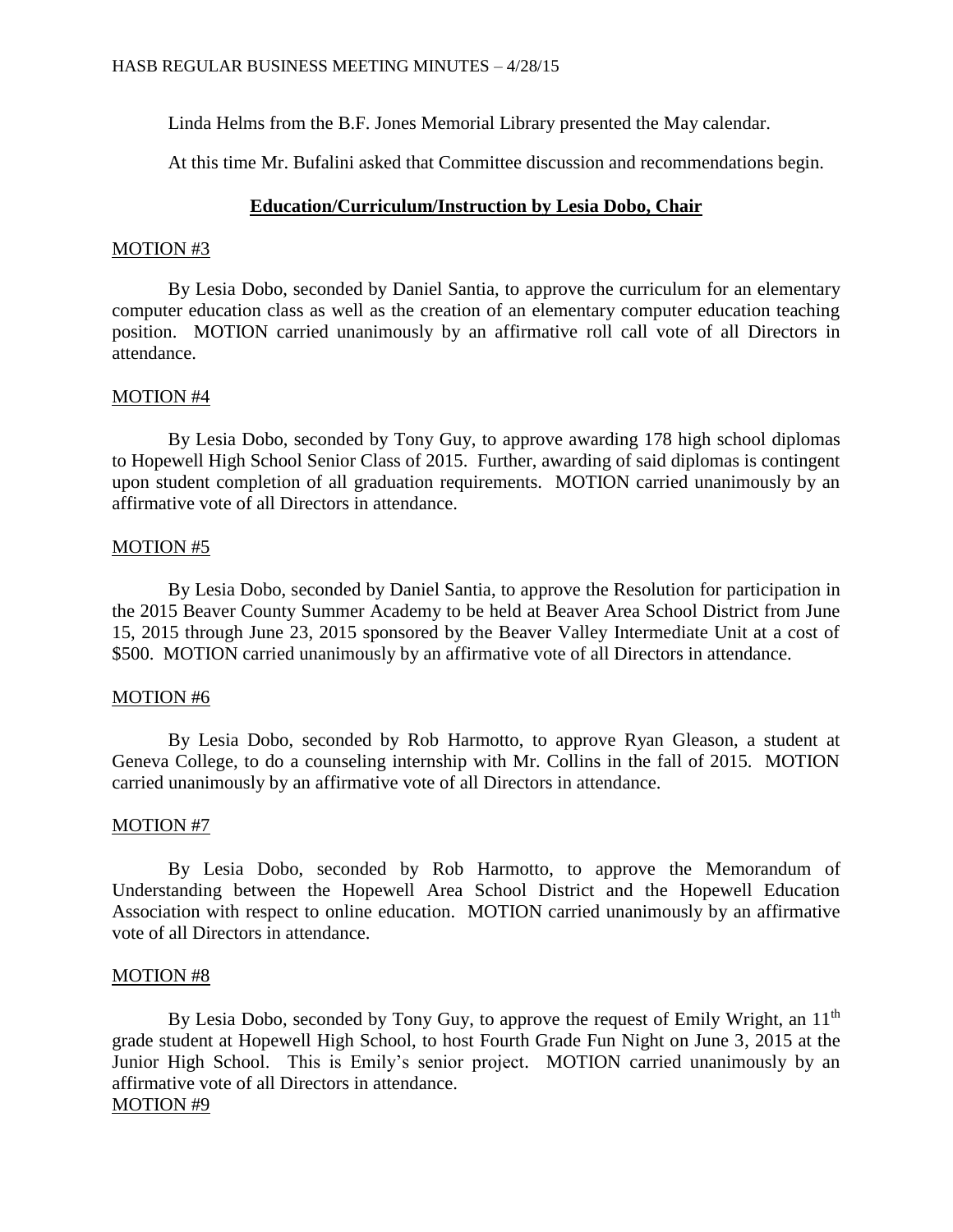By Lesia Dobo, seconded by Daniel Santia, to approve the request of Mr. Katkich and Mrs. Battisti for Junior High School Student Council members to visit Cedar Point on June 4, 2015. There is no cost to the District. MOTION carried unanimously by an affirmative vote of all Directors in attendance.

### MOTION #10

By Lesia Dobo, seconded by Daniel Santia, to adopt Resolution 2-2015, a Resolution adopting Findings of Fact and Conclusions of Law with respect to a disciplinary hearing involving PH. MOTION carried unanimously by an affirmative roll call vote of all Directors in attendance.

### **Buildings and Grounds by Anna Segner**

### APPROVAL OF GROUPED ITEMS

### MOTION #11

By Anna Segner, seconded by Daniel Santia, to approve items 1 through 10, as presented in accordance with School Board's agreement for grouping items in a single motion. MOTION carried unanimously by an affirmative vote of all Directors in attendance.

- 1. Request by Jeff Homziak to hold a basketball camp for girls in grades 1 through 8 from June 22, 2015 through June 26, 2015 in both the main and auxiliary gyms at Hopewell High School.
- 2. Request by Jeff Homziak to host a girls basketball summer league for grades 7 through 12 from May 11, 2015 through July 1, 2015 on Monday, Wednesday and Thursday evenings from 6:00 p.m. to 9:00 p.m. in both the main and auxiliary gyms at Hopewell High School.
- 3. Request from Terry Borkovic to use Gym A at Hopewell Junior High School for a girls volleyball camp from June 8 through June 12, 2015.
- 4. Request of Raccoon Youth Cheerleading to use Gym B at Hopewell Junior High School May 5 through May 7, 2015 from 6:30 p.m. until 8:00 p.m. for cheerleading registration and tryouts.
- 5. Request of Hopewell Wrestling Boosters to use Gym B at Hopewell Junior High School to conduct a wrestling camp on June 11 and 12, 2015 from 8:00 a.m. until 2:30 p.m.
- 6. Request of Coyotes Cheerleading to use both the main and auxiliary gyms at Hopewell High School for cheer camp on September 20, 2015 from 8:00 a.m. until 5:00 p.m.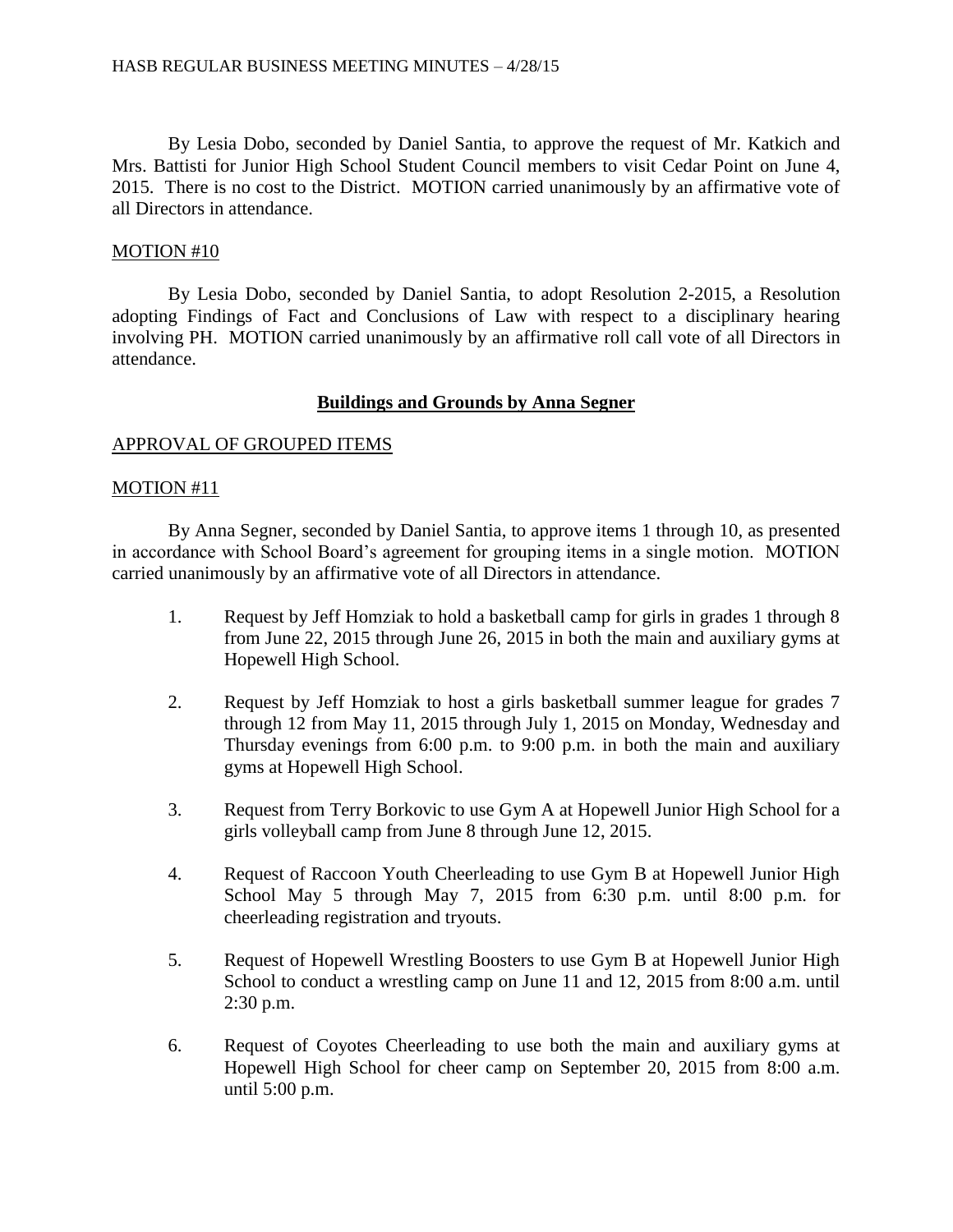- 7. Request from Hopewell Viking Pride Band Boosters to operate concession stands and fundraising activities during football games at Tony Dorsett Stadium.
- 8. Request from Erin Grow to host an after school tennis clinic for grades 5 through 8 from May 11, 2015 through June 3, 2015.
- 9. Request from Laura Tocci, a parent volunteer with Central Valley High School, to use Hopewell Junior High School, Hopewell Elementary School and Margaret Ross Elementary School as check points during their annual Road Rally on May 9, 2015. Volunteers will bring their own equipment and have asked permission for use of the driveways and parking lots only.
- 10. Hopewell Youth Football League to host Friday Night Tykes at the practice facility. The Youth Football League may be selected to be video tapped for this program.

### **Finance and Budget by Tony Guy**

### APPROVAL OF GROUPED ITEMS

### MOTION #12

By Tony Guy, seconded by Lesia Dobo, to approve items (1) and (2) and to ratify item (3) as presented in accordance with School Board's agreement for grouping items in a single motion. MOTION carried unanimously by an affirmative roll call vote of all Directors in attendance.

- a. General Fund payments in the amount of \$450,967.85
- b. Cafeteria Fund payments in the amount of \$95,011.25
- c. General Fund payments in the amount of \$2,748,747.01

### MOTION #13

By Tony Guy, seconded by Lesia Dobo, to approve PlgitPLUS-CD purchase with the following four banks at \$248,000 each (total \$992,000) to mature on September 29, 2015. MOTION carried unanimously by an affirmative vote of all Directors in attendance

- Onewest Bank, N.A., Pasadena, California
- Bank of East Asia Ltd., New York, New York
- Cfg Community Bank, Lutherville, Maryland
- Pacific Enterprise Bank, Irvine, California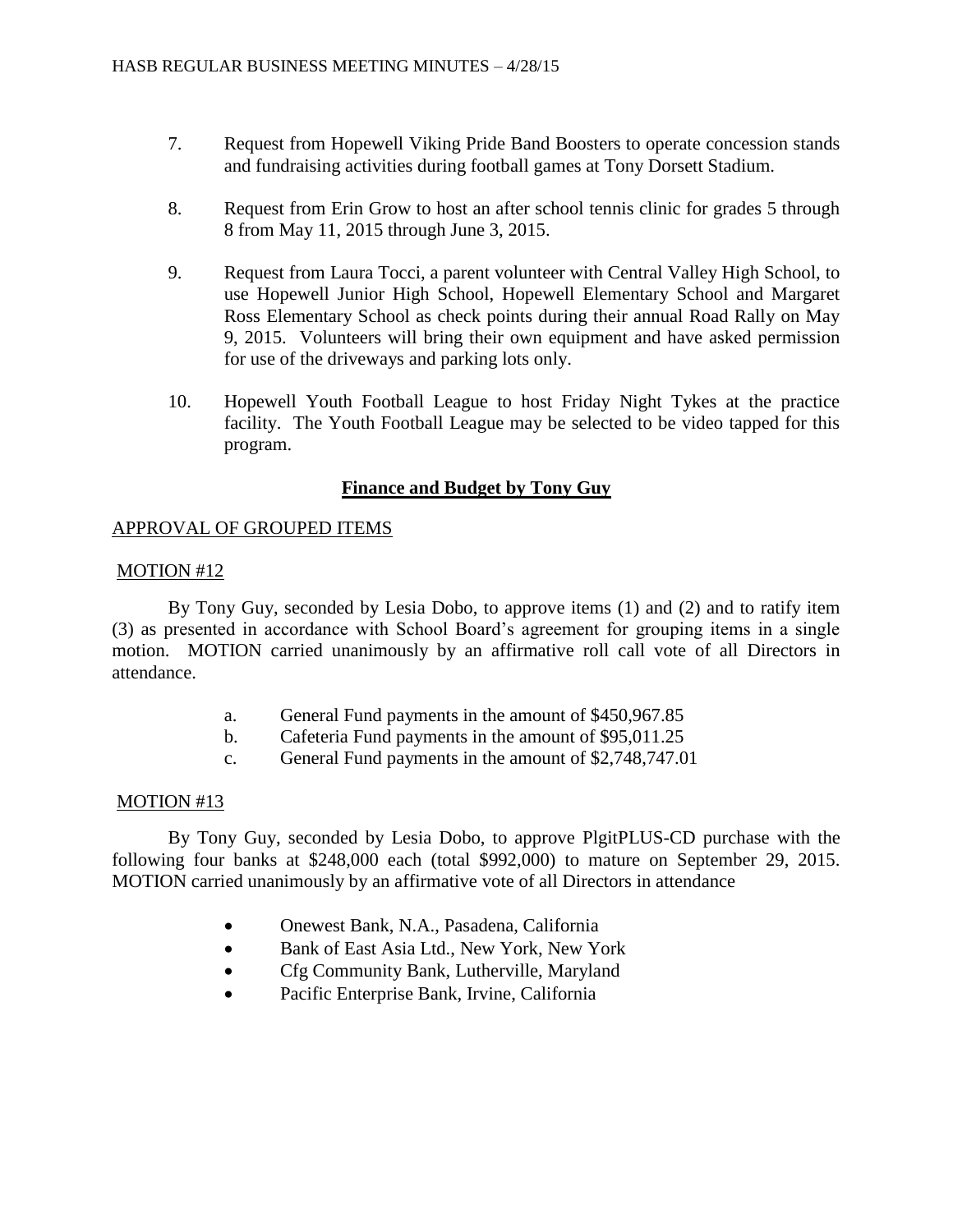### MOTION #14

By Tony Guy, seconded by Lesia Dobo, to approve the 2015-2016 Beaver County Career & Technology Center Operating Budget in the amount of \$5,566,766.81. MOTION carried unanimously by an affirmative roll call vote of all Directors in attendance

#### MOTION #15

By Tony Guy, seconded by Daniel Santia, to approve the proposal from Questeq, Inc. to provide technology services to the District for the period July 1, 2015 through June 30, 2016 at a cost of \$133,807.00. MOTION carried unanimously by an affirmative vote of all Directors in attendance.

#### MOTION #16

By Tony Guy, seconded by Rob Harmotto, to approve the appointment of Janney Capital Markets as investment banker to submit a purchase proposal for the refunding of the District's Series B of 2005 bonds. MOTION carried unanimously by an affirmative roll call vote of all Directors in attendance.

#### MOTION #17

By Tony Guy, seconded by Anna Segner, to approve the appointment of Anthony A. Ditka, Esquire, Dinsmore & Shohl, LLP, as bond counsel for the Series B of 2005 bond refunding transaction. MOTION carried unanimously by an affirmative roll call vote of all Directors in attendance.

#### MOTION #18

By Tony Guy, seconded by Daniel Santia, to approve the Proposal from Golden Rule Signs for a new wireless LED marquee in the amount of \$19,396.28 as the lowest responsible quote based on the following three quotes solicited. MOTION carried unanimously by an affirmative vote of all Directors in attendance.

| Nice Signs, Inc.   | \$21,889.00 |
|--------------------|-------------|
| Illuminators Signs | \$21,244.04 |
| Golden Rule Signs  | \$19,396.28 |

### **Nutrition by Lesia Dobo**

#### MOTION #19

By Lesia Dobo, seconded by Anna Segner, to approve the contract with Nutrition, Inc. to provide management services for the 2015-2016 school year. This would be Year 1 of 4 renewal periods under the food service management company bid effective July 1, 2014. MOTION carried unanimously by an affirmative vote of all Directors in attendance.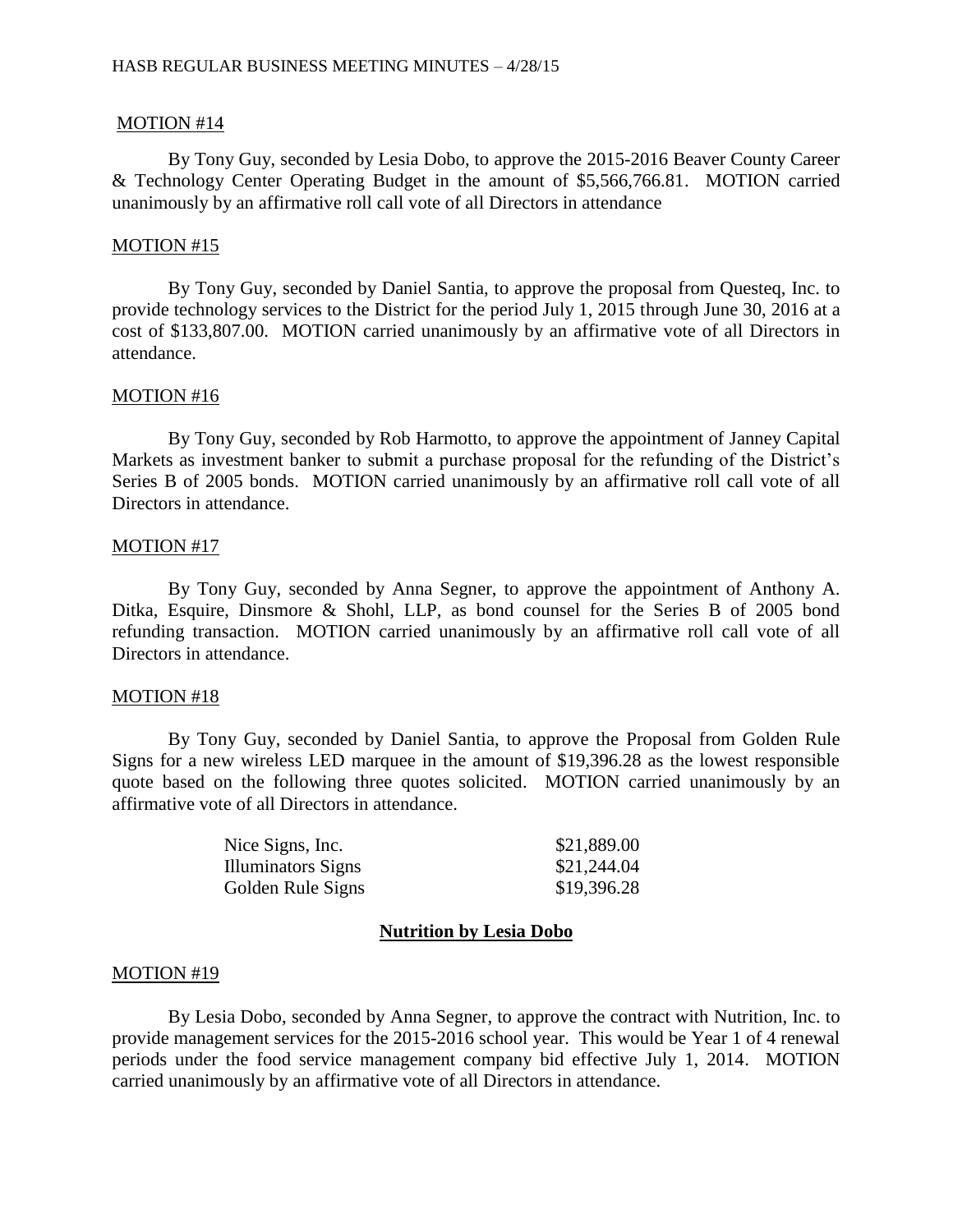# **Personnel by Rob Harmotto, Chair**

### MOTION #20

By Rob Harmotto, seconded by Daniel Santia, to approve the release of Mr. Allison from duties as Hopewell High School principal for the period July 1, 2015 through June 30, 2016 so that he may assume the duties as President of the National Association of Secondary School Principals. MOTION carried unanimously by an affirmative vote of all Directors in attendance.

### MOTION #21

By Rob Harmotto, seconded by Anna Segner, to approve the appointment of Mr. Rowe as Acting Hopewell High School Principal, with an additional salary of \$5,000.00, for the period of July 1, 2015 through June 30, 2016. MOTION carried unanimously by an affirmative vote of all Directors in attendance.

### APROVAL OF GROUPED ITEMS

### MOTION #22

By Rob Harmotto, seconded by Tony Guy, to approve items (1) through (4) as presented in accordance with School Board's agreement for grouping items in a single motion. MOTION carried unanimously by an affirmative vote of all Directors in attendance.

- 1. Creation of a half-time Instruction in the Home teaching position.
- 2. Employment of Amy Shaddick as a half-time Instruction in the Home teacher, effective April 29, 2015.
- 3. Change of employment status for John Hendricks from substitute bus driver to permanent bus driver, effective April 13, 2015.
- 4. Resignation of Guy Celeste as a transportation aide. Mr. Celeste would like to remain on the substitute driver list.

### MOTION #23

By Rob Harmotto, seconded by Anna Segner, to accept the resignation of Patti Komack, bus driver, effective April 27, 2015. MOTION carried unanimously by an affirmative vote of all Directors in attendance.

# Superintendent's Report

Dr. Reina and Mr. Bufalini participated in a discussion with local legislators moderated by Ronald Cowell. Dr. Reina was somewhat optimistic that legislators were willing to work together to solve problems faced by public schools.